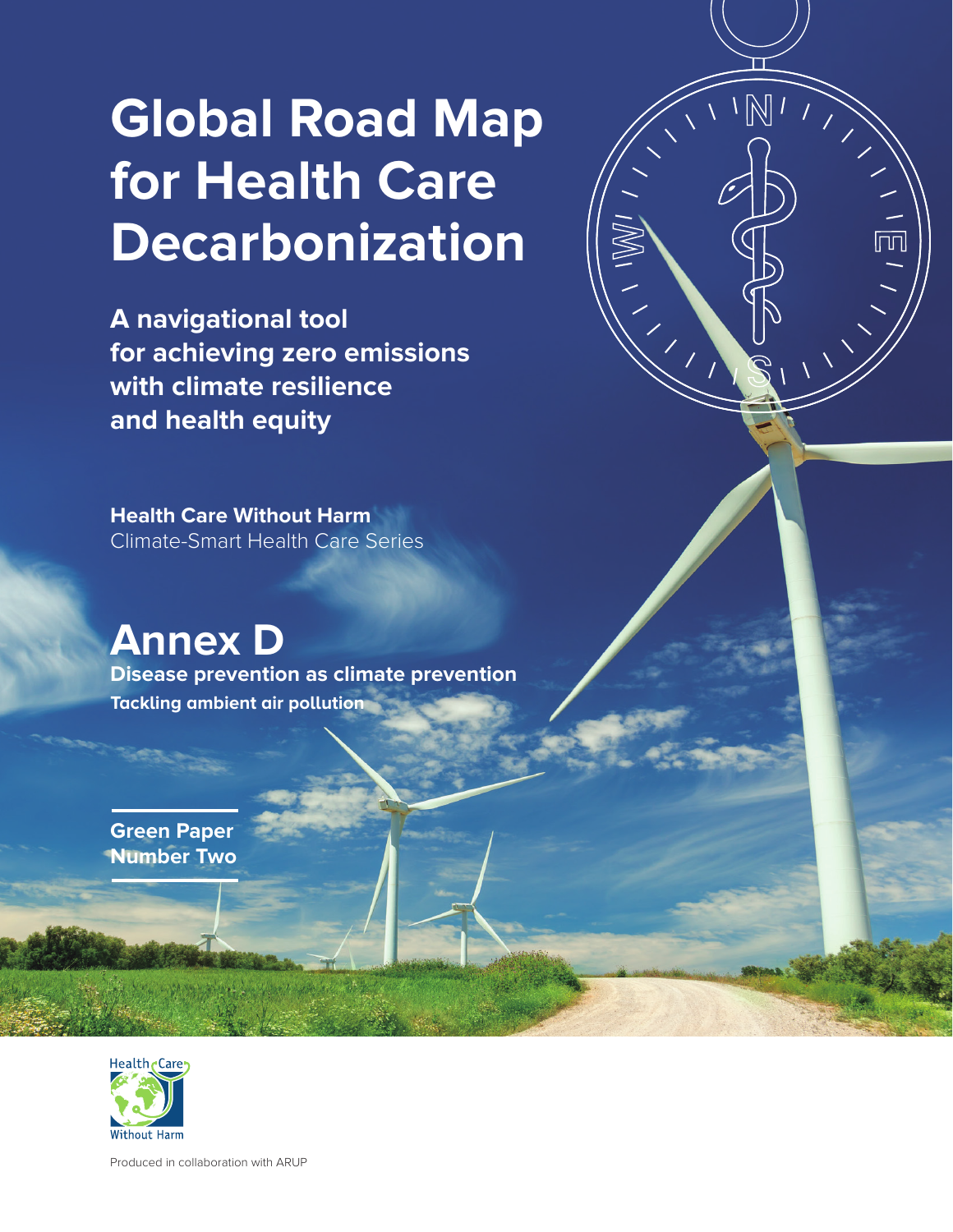# **Annex D: Disease prevention as climate prevention - Tackling ambient air pollution**

Tackling ambient air pollution is good not only for people's health, it is also beneficial for the planet's health, as doing so will reduce greenhouse gas (GHG) emissions from the energy, industry, and transport as well as GHGs coming from the utilization of health care due to air pollution-related diseases.

## **Why is it important for global health?**

Air pollution was the 4th leading risk factor for premature death worldwide in 20[1](#page-5-0)9<sup>1</sup>, contributing 6.67 million deaths or nearly 12% of the global total[2](#page-5-1). More than half of these deaths (4.14 million) were caused by ambient air pollution (Figure 1). The remaining air pollution-related deaths were due to household air pollution (2.31 million), generated mainly by the burning of various fuels, like charcoal and wood, for cooking and indoor heating and ambient ozone air pollution (365,000 deaths).



Figure 1. Number of deaths due to ambient air pollution across nations in 2019[3](#page-5-2)

Exposure to high average concentrations of particulate matter, especially PM2.5, has been the most consistent and robust predictor of mortality from cardiovascular, respiratory, and other types of diseases. More than 80% of outdoor air pollution-caused deaths are due to noncommunicable diseases (NCDs), including ischemic heart disease, stroke, chronic obstructive pulmonary disease (COPD), and lung cancer. The rest are attributable to acute lower respiratory infections, especially in children[4](#page-5-3) .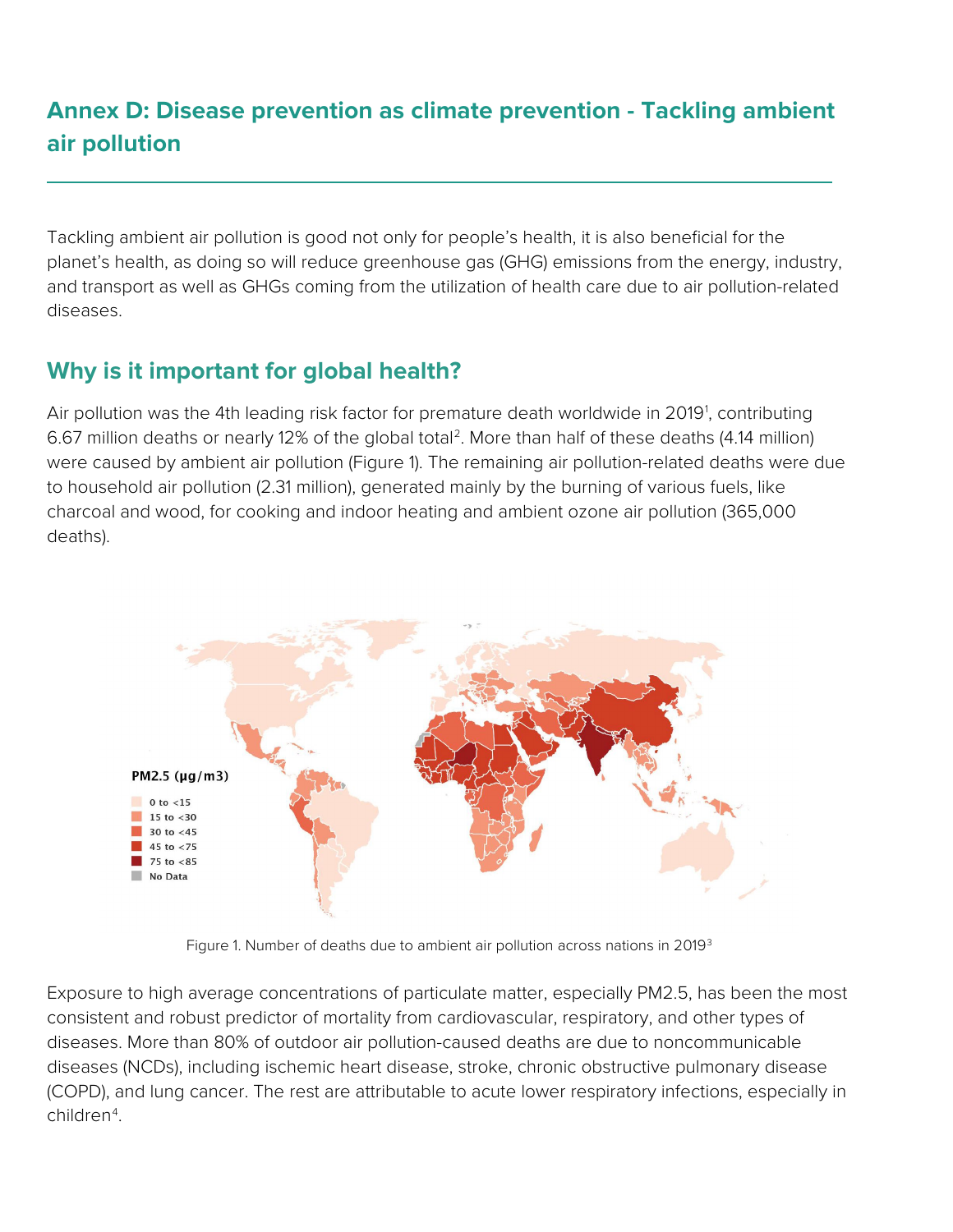The economic and health costs of air pollution are enormous. One estimate revealed that in 2013, premature deaths due to both ambient and household air pollution cost the global economy about \$22[5](#page-5-4) billion USD in lost labor income or about \$5.11 trillion USD in welfare losses<sup>5</sup>. Meanwhile, another study projected the annual global welfare costs associated with the premature deaths from outdoor air pollution alone to rise from \$3 trillion USD in 2015 to \$18-25 trillion USD in 20[6](#page-5-5)0<sup>6</sup>.

#### **Why is it important for tackling the climate crisis?**

Ambient air pollution and GHG emissions that drive climate change are both generated by shared sources. The Fifth Assessment Report of the UN Intergovernmental Panel on Climate Change<sup>[7](#page-5-6)</sup> estimated that 78% of the total GHG emission increase from 1970 to 2010 originated from fossil fuel combustion and industrial processes, which also emit particulate matter and other air pollutants. The major contributors of direct GHG emissions are electricity and heat production (25% of total), agriculture, forestry, and other land use (24%), industry (21%), and transport (14%). If all these sectors move away from coal and other fossil fuels and shift to cleaner renewable forms of energy as well as cleaner transport, energy-efficient housing, and better municipal waste management, both the GHG emissions and particulate matter pollution are expected to be dramatically reduced. This will lead to clean air, direct climate benefits, and benefits to public health.

#### **How will this help decarbonize health care?**

Figure 2 illustrates the pathways that link reduction in air pollution to both direct GHG emissions reductions from sustainable energy and transport and indirect emissions reductions through the decarbonization of health care. When air quality is improved through sustainable energy and transport options, fewer people with air pollution-related NCDs, as well as children with acute respiratory illnesses, can be expected. This would mean a smaller number of patients coming to hospitals and other health facilities for chronic management of NCDs as well as for acute treatment of childhood respiratory illnesses and complications in adults (like surgery, hospitalization for acute episodes, and use of inhalers and nebulization). The potential for reduced health care utilization offers many opportunities for GHG emission reduction in health care coming from the use of resources like electricity, water, and food, as well as the entire manufacturing and supply chain of products needed for clinical care, like pharmaceuticals and syringes.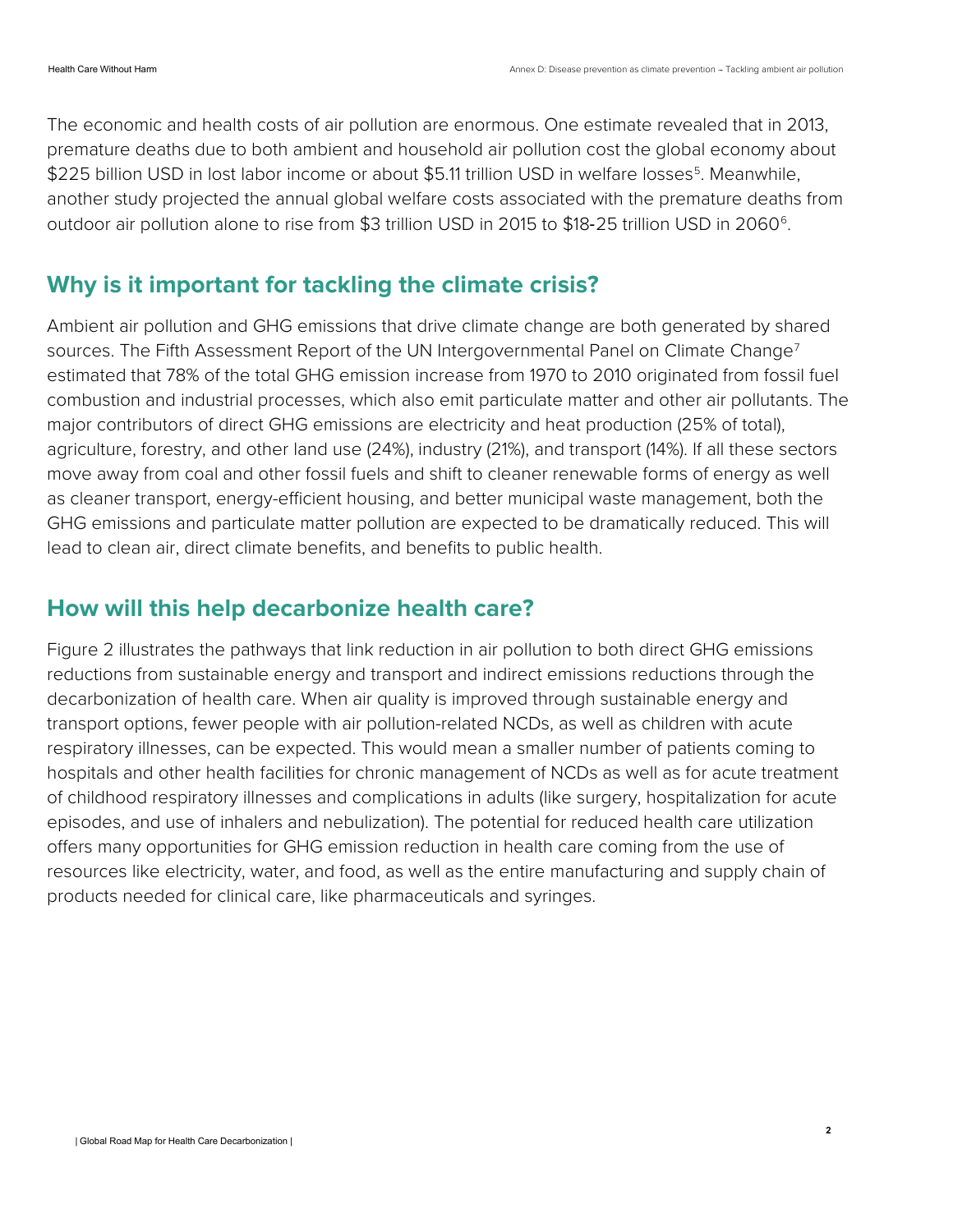

Figure 2. GHG emission reductions from interventions that reduce obese and overweight populations through direct and indirect pathways

Using available estimates of air pollution-related health care spending<sup>[8](#page-5-7)</sup> and projecting a two-thirds reduction in air pollution-related diseases by 2030 (the target in WHO's Geneva Action Agenda to Combat Air Pollution<sup>9</sup>), followed by an additional two-thirds reduction by 2050<sup>10</sup>, it is estimated that there would be an annual reduction in total health care spending of 1%, which translates to a cumulative reduction in health care's climate emissions of 238 million metric tons from 2014 to 2050 (Figure 3). This amount is equivalent to one year of GHG emissions from 61 coal fired power plants, or from burning more than 550 million barrels of oil<sup>11</sup>. Thus, implementing solutions to achieve air quality improvement targets and reduce air pollution-related health care utilization also generates significant climate co-benefits.



Figure 3. Annual health care emissions reduction from reduced air pollution from 2014 to 2050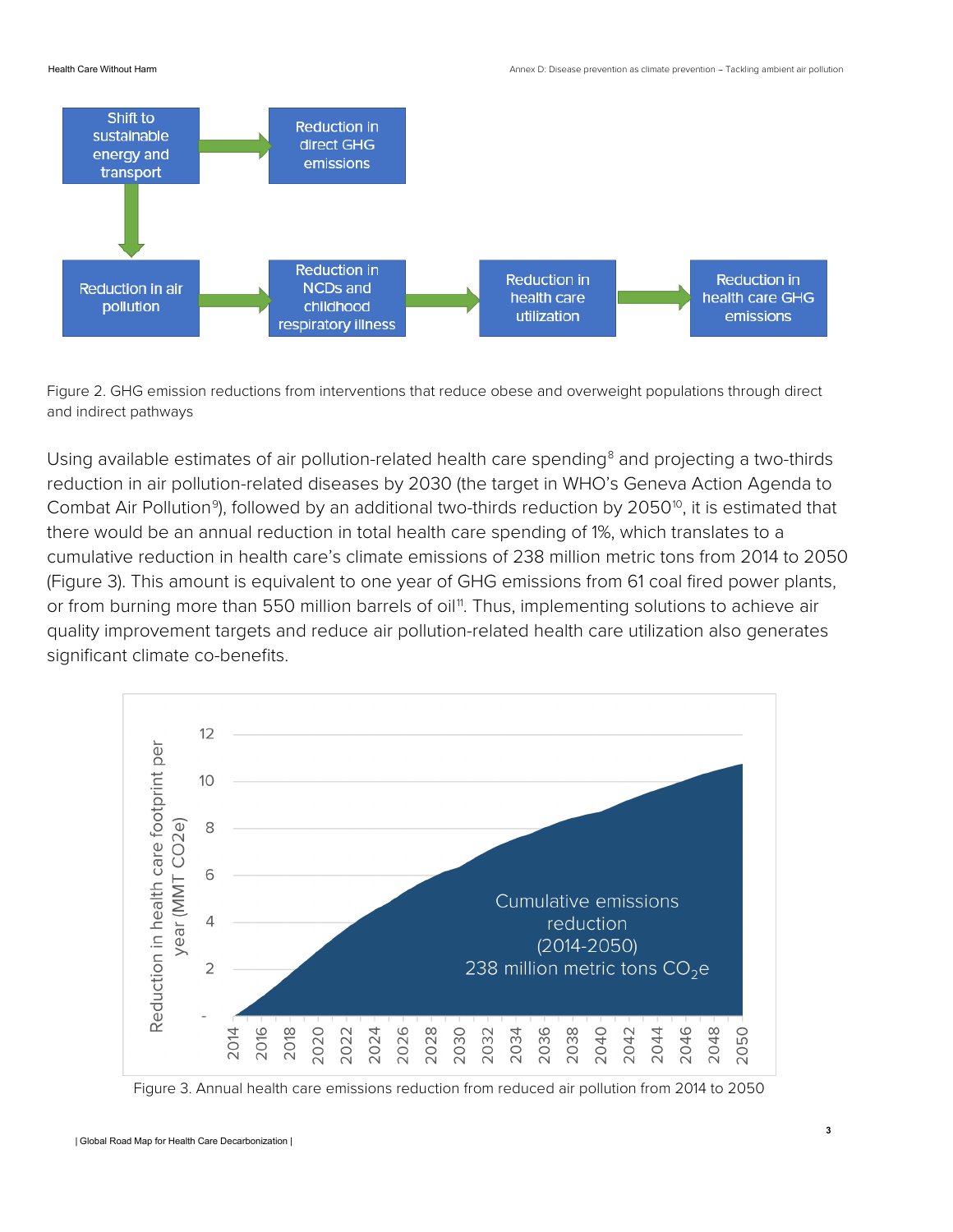We recognize that one major limitation of this approach is that spending, and in turn emissions averted by these interventions may simply be reallocated to a later point in a person's life or to another part of a health system budget. This is otherwise known as a rebound effect, which is difficult to model specifically and therefore often not considered in climate modeling exercises.

Despite this limitation, the results we have generated illustrate the potential climate benefits of top priority health interventions, like tackling air pollution. These findings underscore the need for further research and greater understanding of the role that individual and population health can play in contributing to reduced climate impact.

### **What must the global health community do?**

To improve human health, there is a need to tackle the shared sources of air pollution and climate change. In addition to improving energy efficiency of buildings, vehicles, and appliances, a phaseout of coal and other fossil fuels and a shift to cleaner renewable energy sources for both electricity and transportation will lead to combined reductions in particulate matter and GHGs in the atmosphere.

A ''Health in All Policies'' approach can aid in combating the health impacts of air pollution. Setting up routine air quality monitoring and educating patients, staff, and the public while advocating for upgrading national air quality standards are some of the levers that the health sector can harness to drive changes in other relevant sectors, like energy and transport. Transforming transport systems especially in urban settings offers multiple health benefits, not just related to air quality improvement but also in preventing obesity and other noncommunicable diseases. Hospitals and health care systems can also decarbonize their operations to improve air quality and mitigate climate change.

The global health community must continue pushing for policy solutions that reduce ambient air pollution worldwide. This will ensure the achievement of the Sustainable Development Goals (SDG), particularly SDGs 3.4 (reducing NCD burden), 3.9 (reducing deaths and illnesses due to environmental pollution), 7.2 (improving access to clean energy in the home), 11.6 (improving air quality in cities), 11.2 (enhancing access to sustainable transport), and 13 (climate action). Tackling ambient air pollution worldwide will help save lives and, through reduced direct and indirect GHG emissions, save the planet as well.

April 2021 Health Care Without Harm [www.healthcareclimateaction.org/RoadMap](http://www.healthcareclimateaction.org/RoadMap)